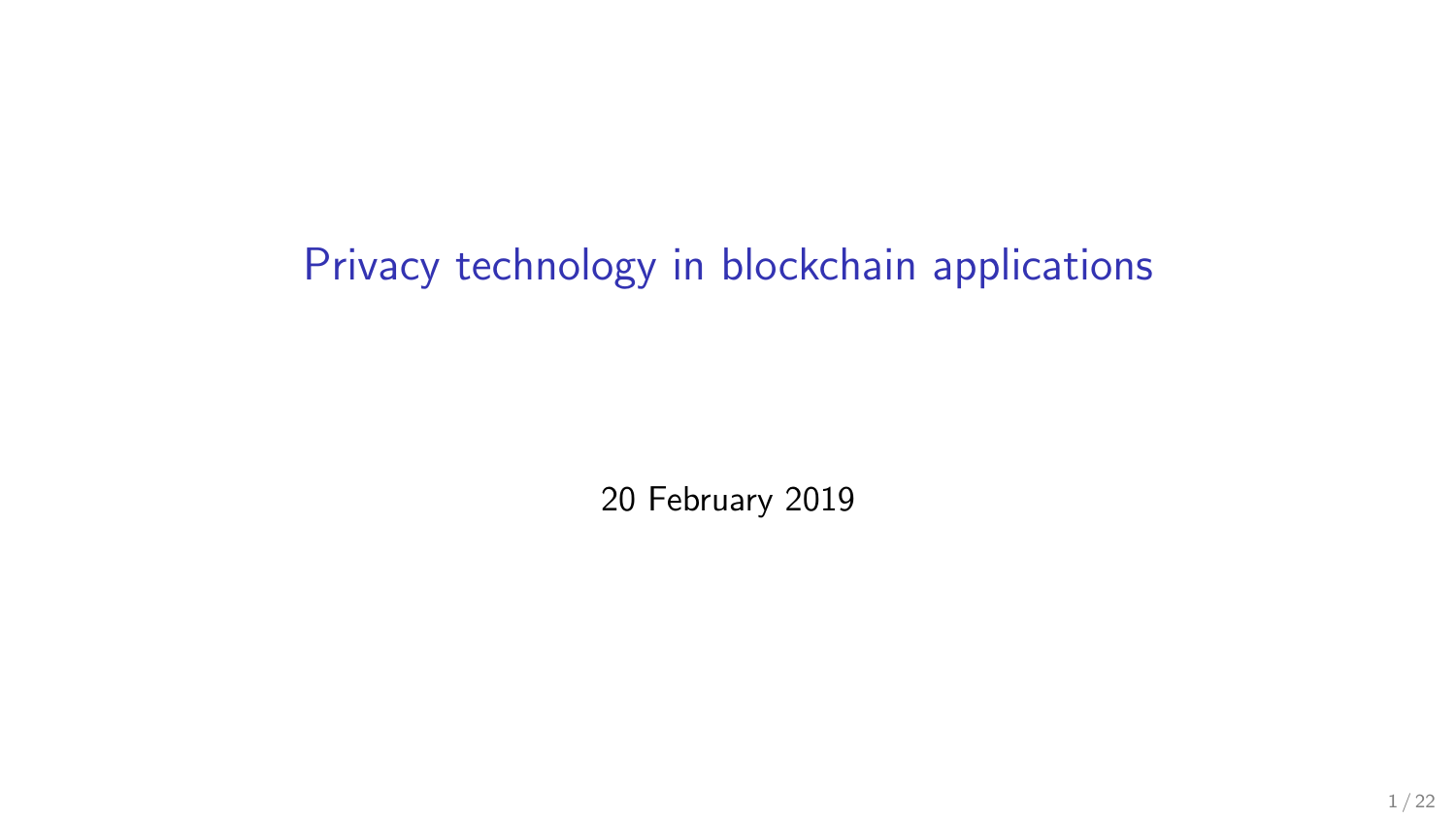### The dirty truth

In the bitcoin ecosystem, transactions are done pseudonymously, but you are not anonymous.

Transaction sender, receiver, and amount are all public.

| <b>BLOCKCHAIN</b>                                                | <b>WALLET</b> | <b>DATA</b> | <b>API</b> | <b>ABOUT</b> |                                                                          | Q BLOCK, HASH, TRANSACTION, ETC | <b>GET A FREE WALLET</b>         |
|------------------------------------------------------------------|---------------|-------------|------------|--------------|--------------------------------------------------------------------------|---------------------------------|----------------------------------|
|                                                                  |               |             |            |              | Transaction View information about a bitcoin transaction                 |                                 |                                  |
| 6249fdd04246f0409882486e770154f737e7cdf0185b98f658816b7487907e38 |               |             |            |              |                                                                          |                                 |                                  |
| 1A4WkrgES6tfWCkx4rLbpKrweGeOkRXMv6                               |               |             |            |              | 1LhtqhUWRY8eY6MLtDSXLBQeVhfKKmqpwV<br>17wwq5PYiimNxCTfSydWu55aXjpDsXF21W |                                 | \$2,328,057.03<br>\$4,451,049.06 |
|                                                                  |               |             |            |              |                                                                          | 1 Confirmations                 | \$6,779,106.09                   |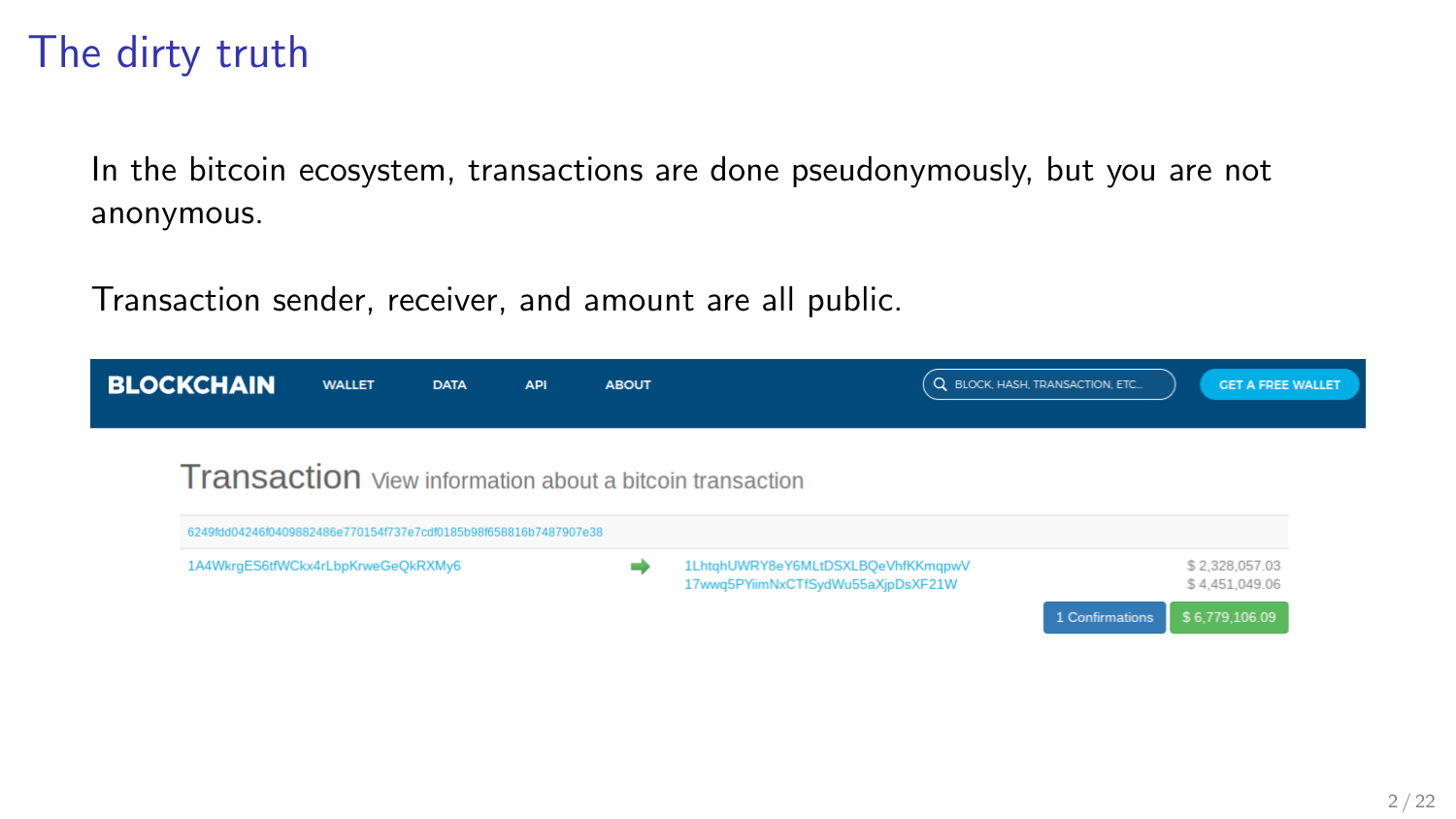### In the real world

How does this affect actual analysis?

- $\blacktriangleright$  Input clustering: same control
- $\triangleright$  Output clustering: change tracking
- $\triangleright$  "Cross-chain" operations: asset exchanges
- $\blacktriangleright$  Identities: KYC/AML exchanges
- $\blacktriangleright$  Mixers: shared responsibility?
- $\blacktriangleright$  Tainting: it knows what you did last summer...



#### It is not a good idea to assume Bitcoin-style ledgers offer any anonymity.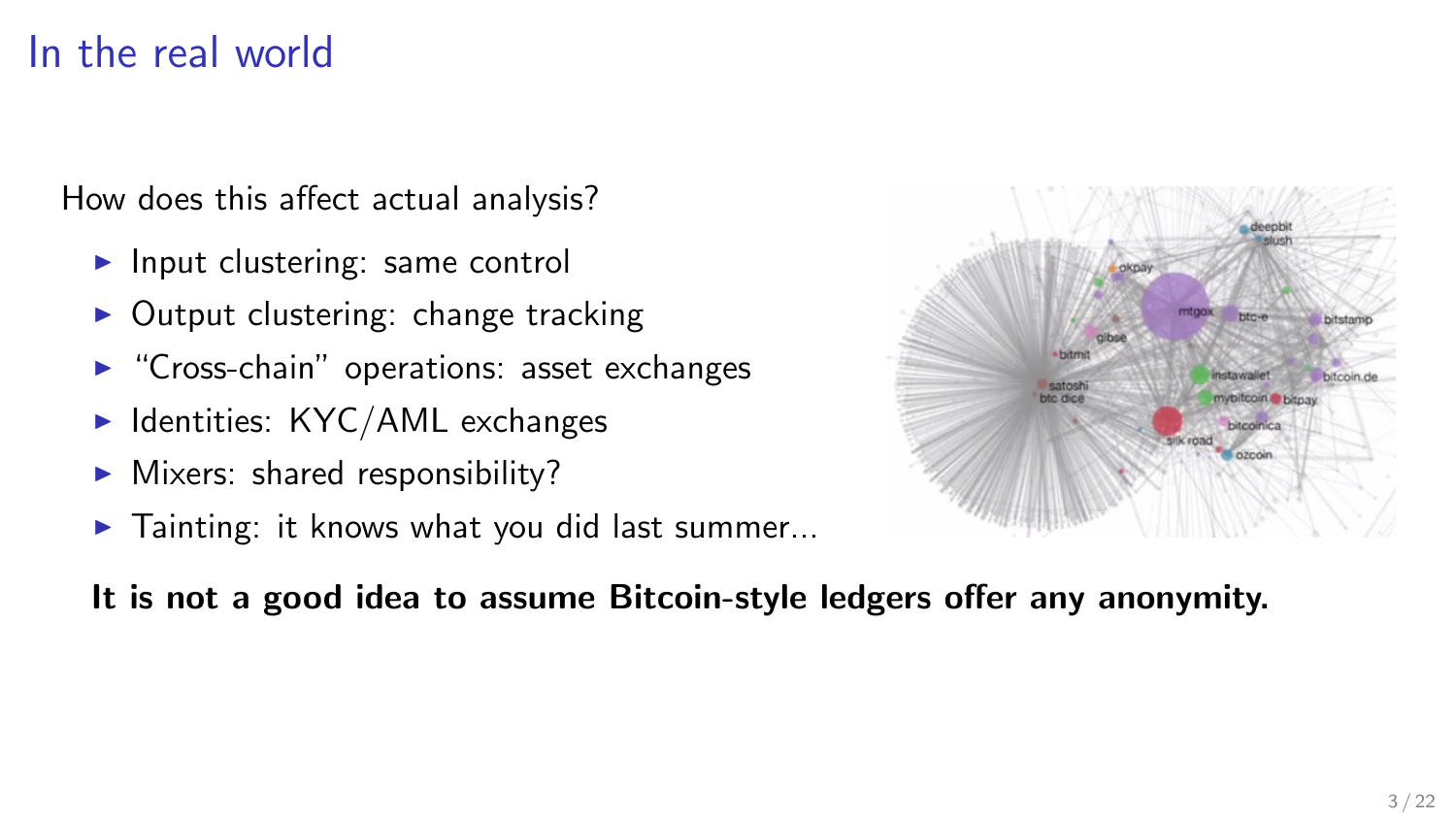Think of a distributed blockchain ledger as having different scales.

public  $\leftrightarrow$  private (availability)

transparent  $\leftrightarrow$  opaque (information visibility)

Bitcoin, and most of the assets you've probably heard of, is public and transparent. Other applications may use private blockchains.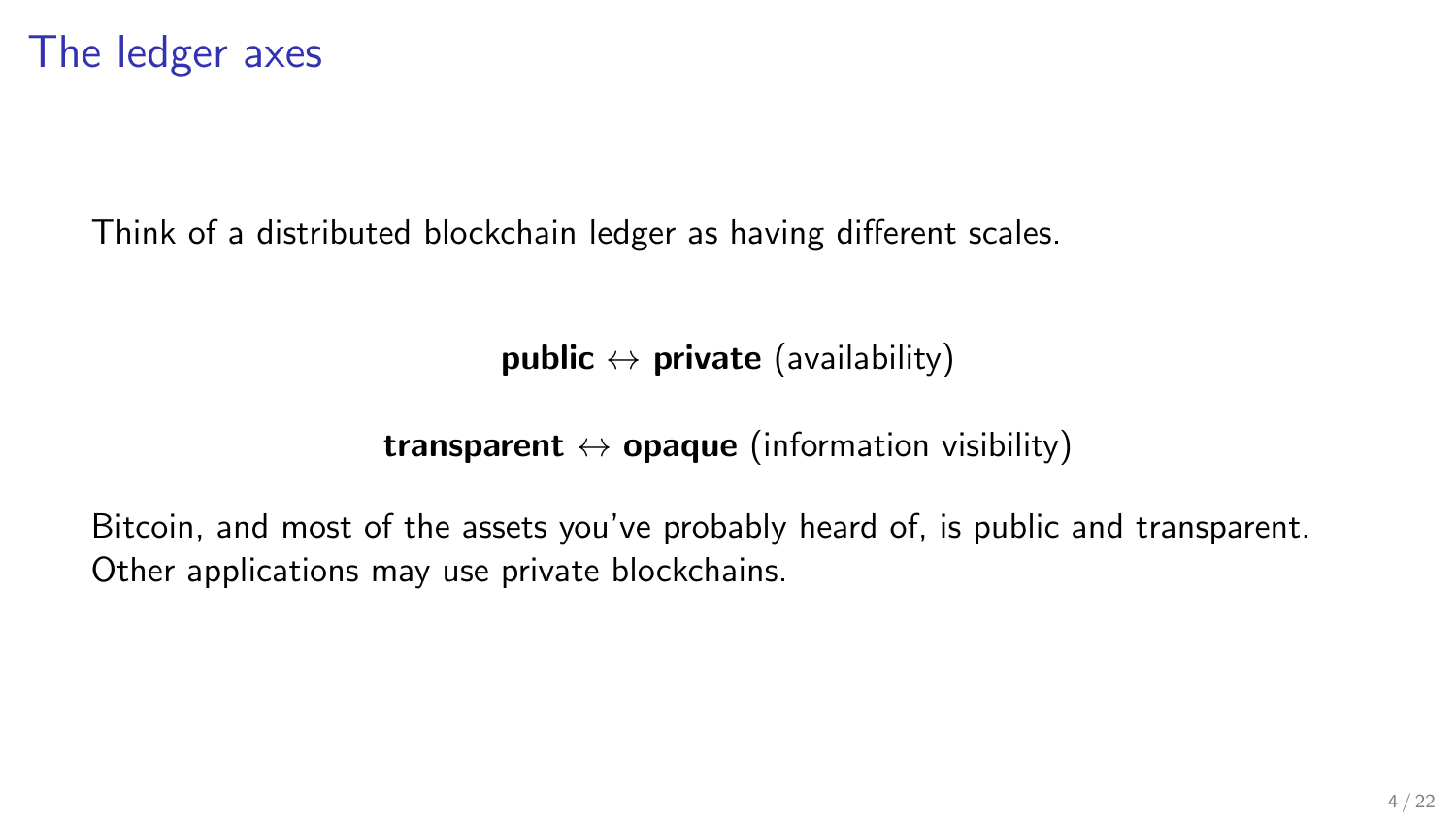# The goal



We want a **public** and **opaque** ledger that is easy to use.

There are applications (healthcare, regulated banking, business) that may require a private base layer.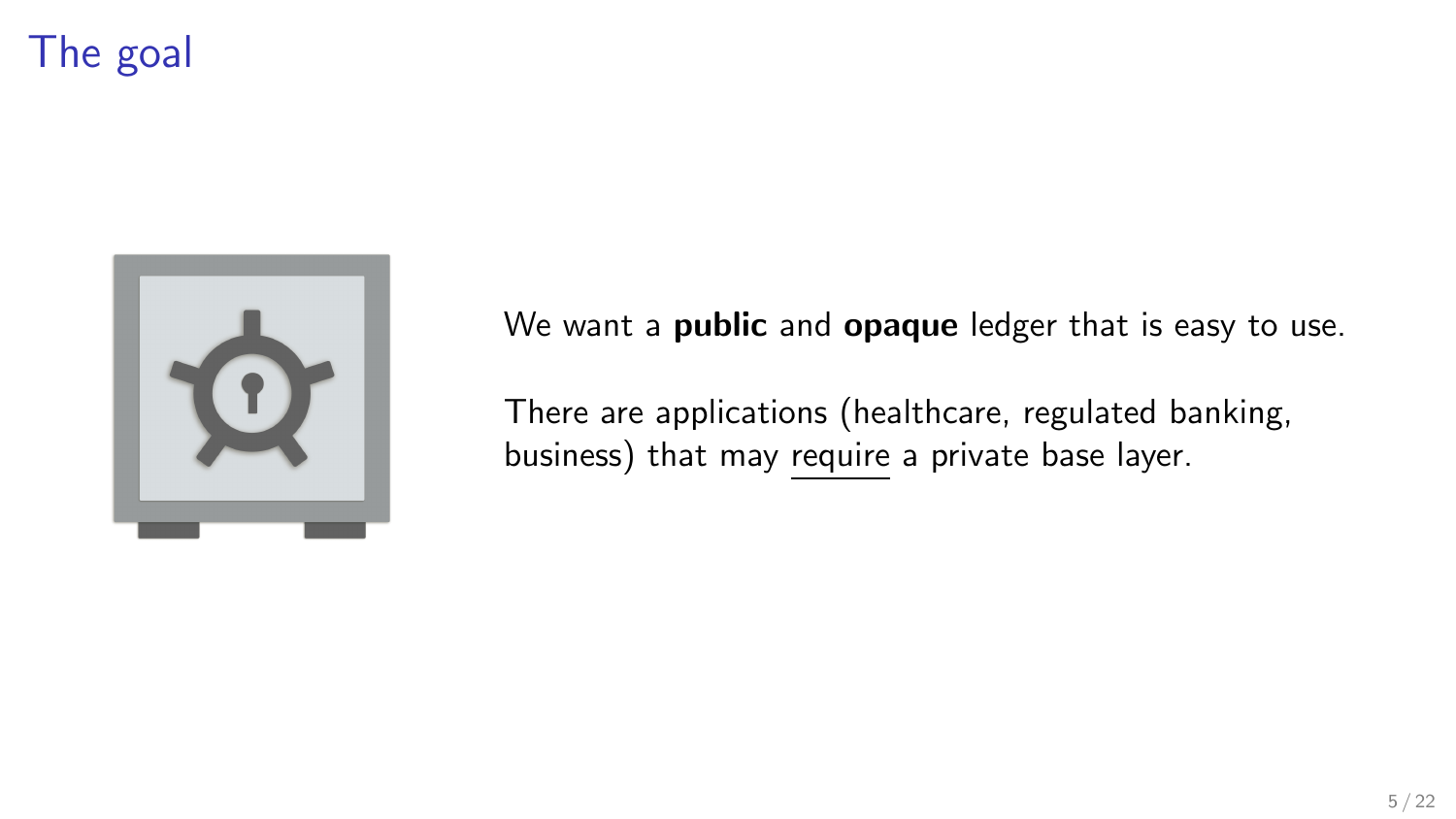### Privacy versus practicality

There are tradeoffs to practical privacy technologies.

- $\triangleright$  Privacy: identities, amounts, transparency
- $\blacktriangleright$  Efficiency: time, space, requirements
- $\triangleright$  Correct user behavior: tyranny of the default



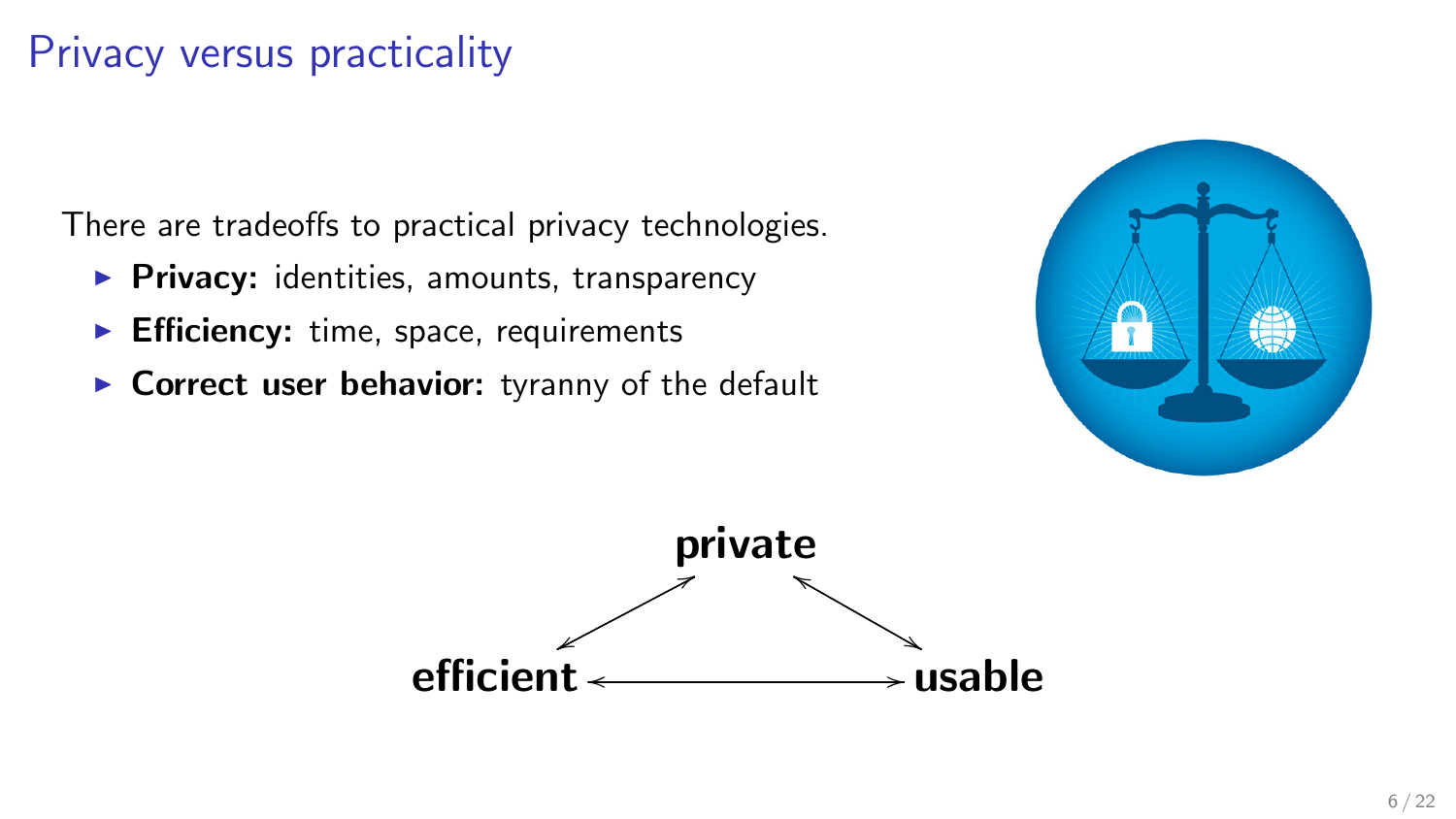Case study

# Zerocoin

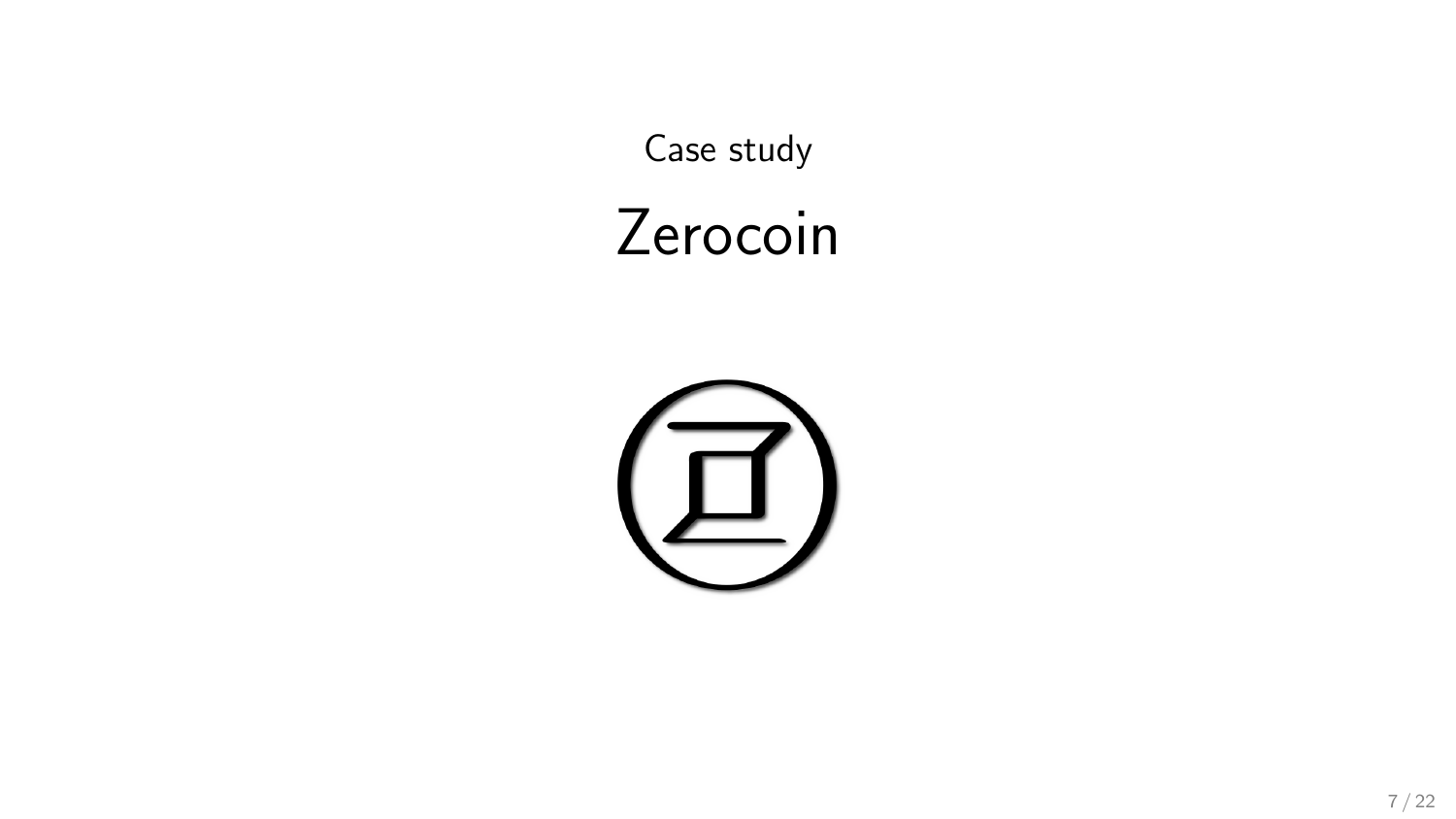**Zerocoin** (2013) is a Bitcoin extension that allows for a zero-knowledge asset transfer.

It provided one of the first examples of applications of cryptographic primitives toward fungible assets.

The protocol burns a fixed quantity of Bitcoin for a zerocoin, which can later be withdrawn to another Bitcoin address without linking to the original burn.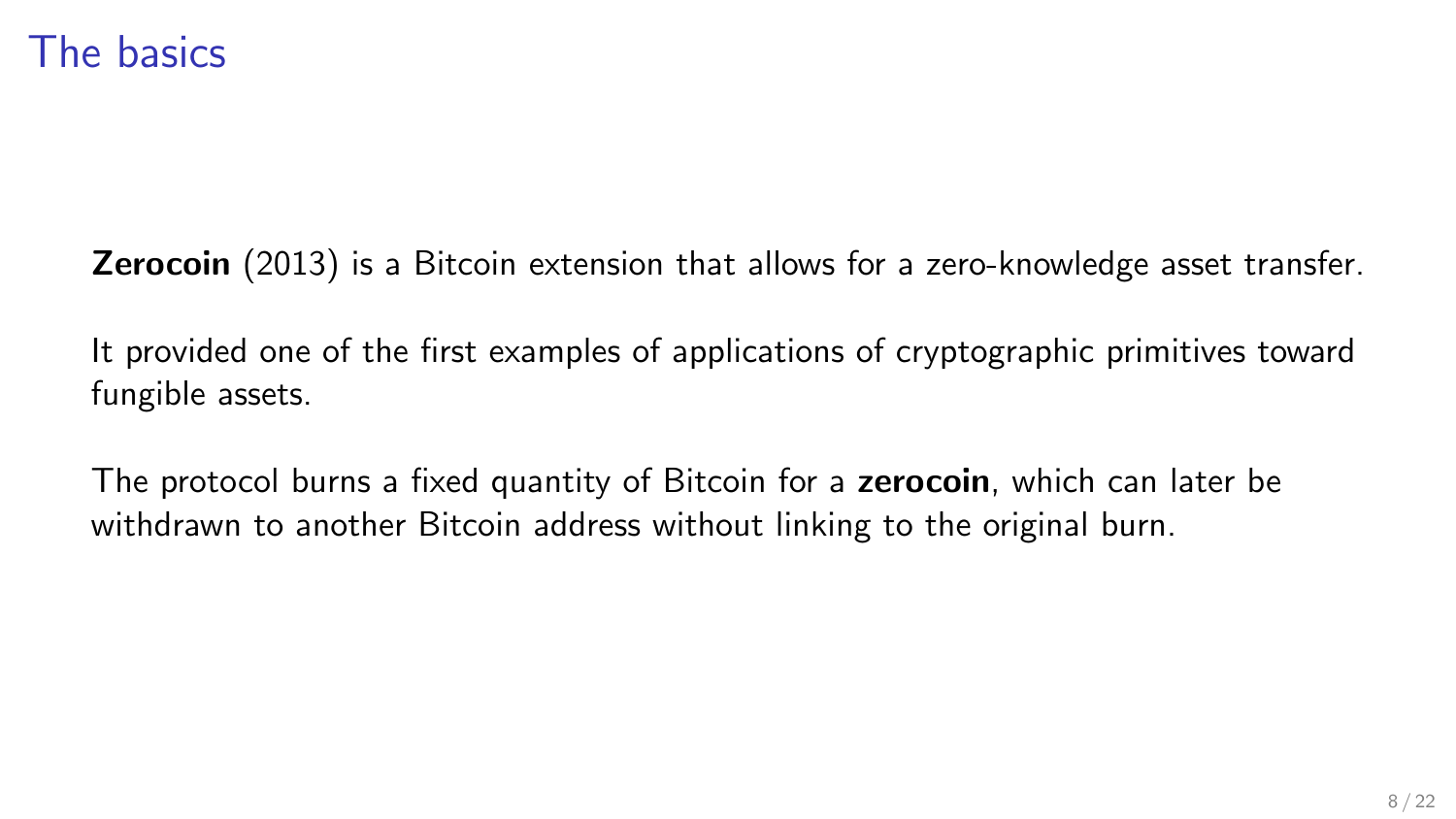### Downsides already?

There are already problems with this arrangement.

- $\triangleright$  Trusted setup: the cryptographic accumulator (hidden coin pool) used in the proof uses an RSA number<sup>1</sup>
- $\triangleright$  Proof size: the entire spend proof is costly in terms of space
- $\triangleright$  Verify time: verifying the spend proof takes time
- $\triangleright$  Fixed amounts: arbitrary amounts don't work

Motto: With enough limitations, you don't get very far

 $1$ There are supposedly plans to move past this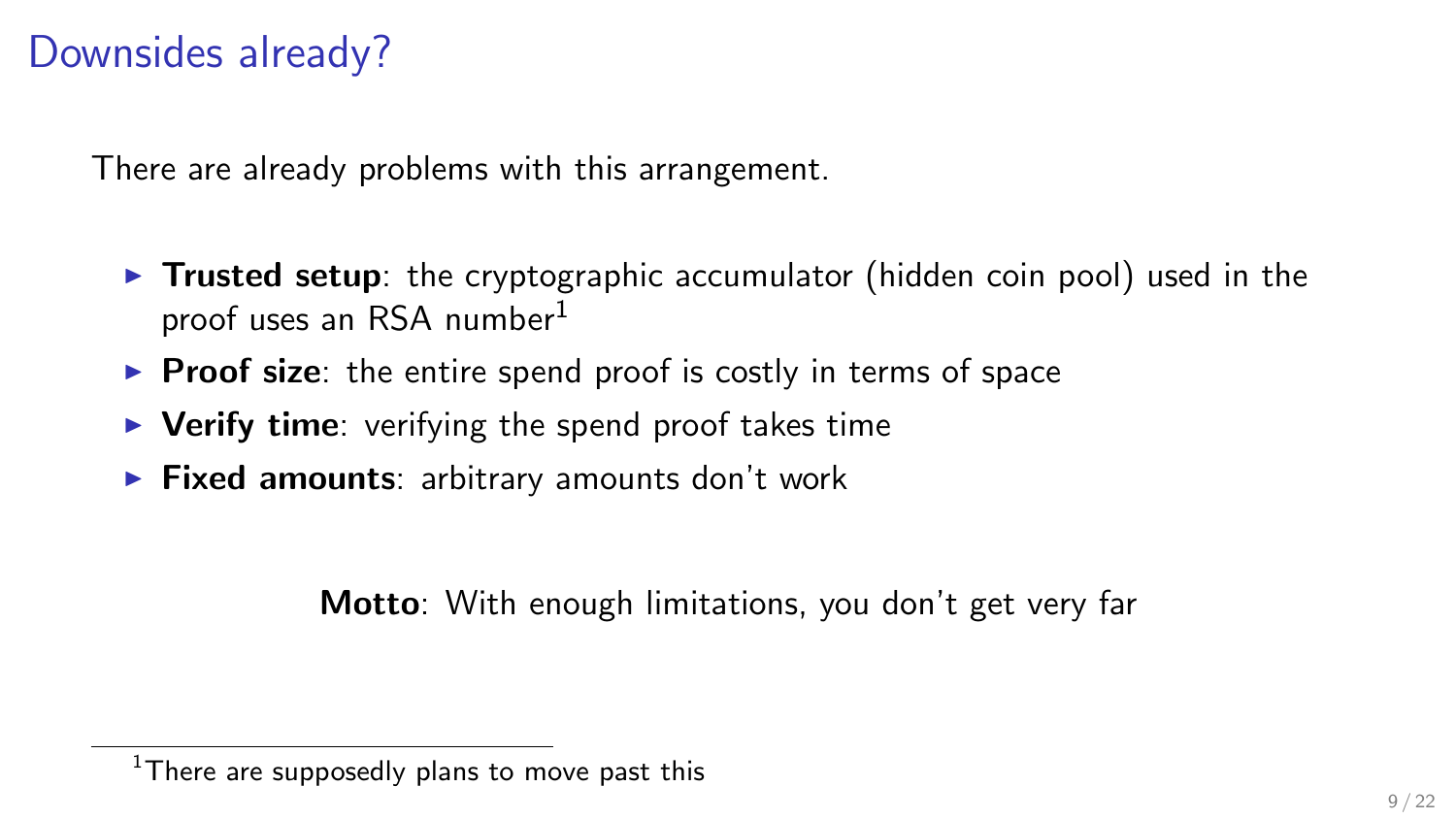Case study

# Zcash

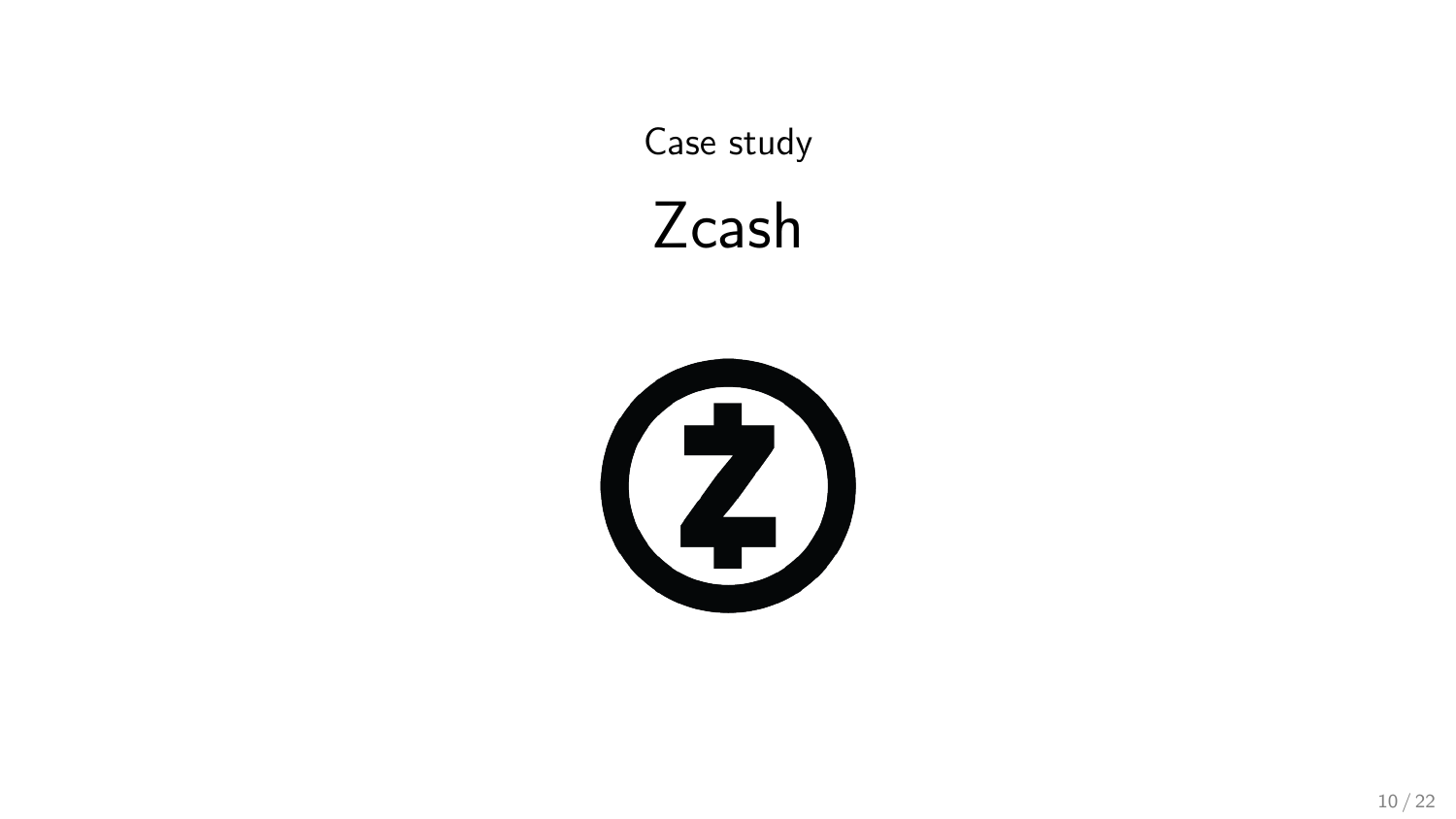### The basics

**Zcash** (2014) is a protocol (and asset) that effectively uses two types of addresses: transparent and shielded.

- $\blacktriangleright$  Transparent transactions work just like in Bitcoin, with no privacy.
- $\triangleright$  Shielded transactions hide the sender and receiver (with a full anonymity set), as well as the amount.

The initialization of the Zcash system required a trusted setup process.

Tech: zk-SNARKs

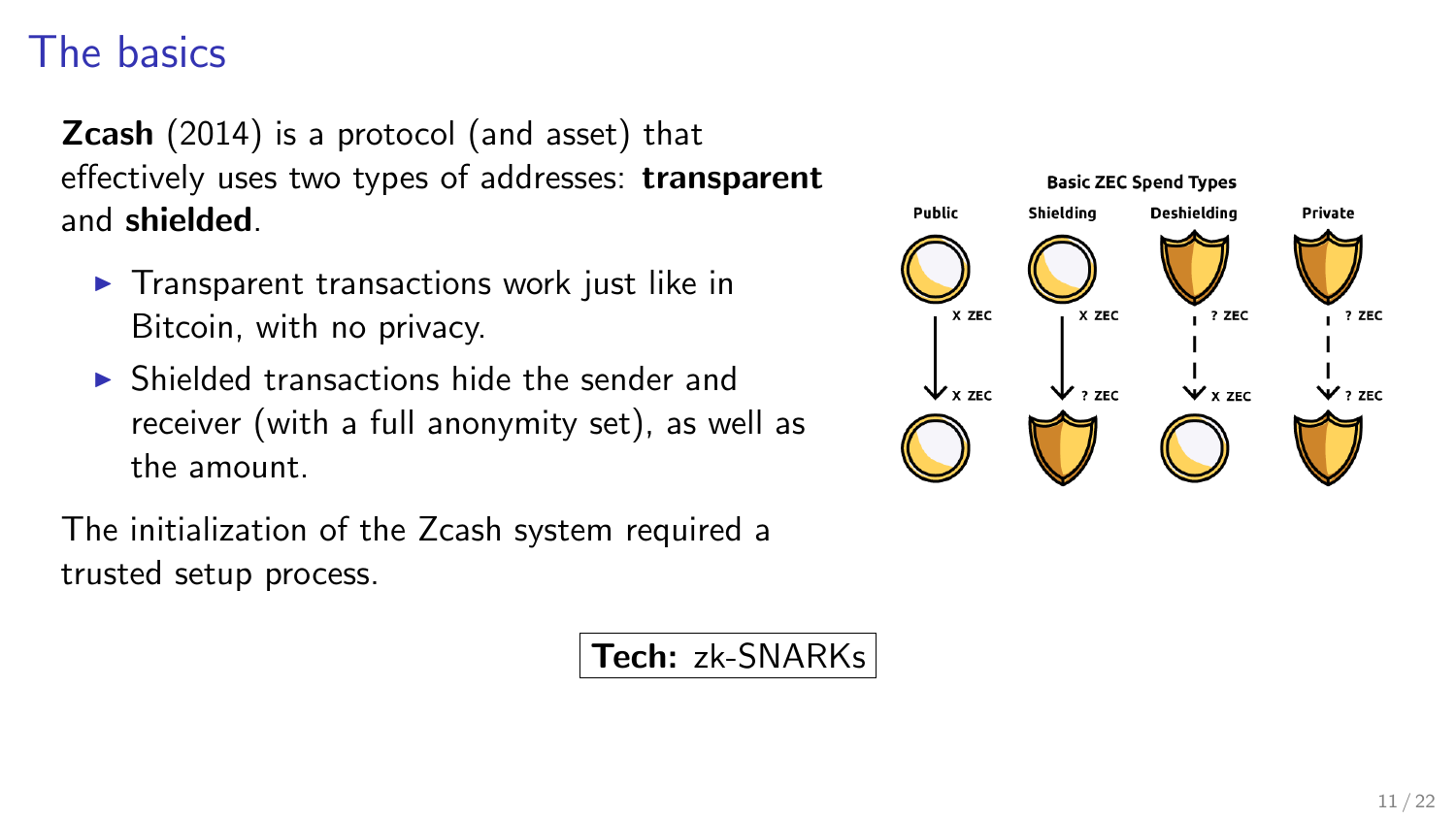## Attacking optional privacy

Privacy in Zcash is optional: shielded transactions were expensive to generate (not anymore). Exchanges tend not to support shielded operations.



It's possible to link amounts leaving the shielded pool (minus fees) with amounts entering the pool. Plus, time matters!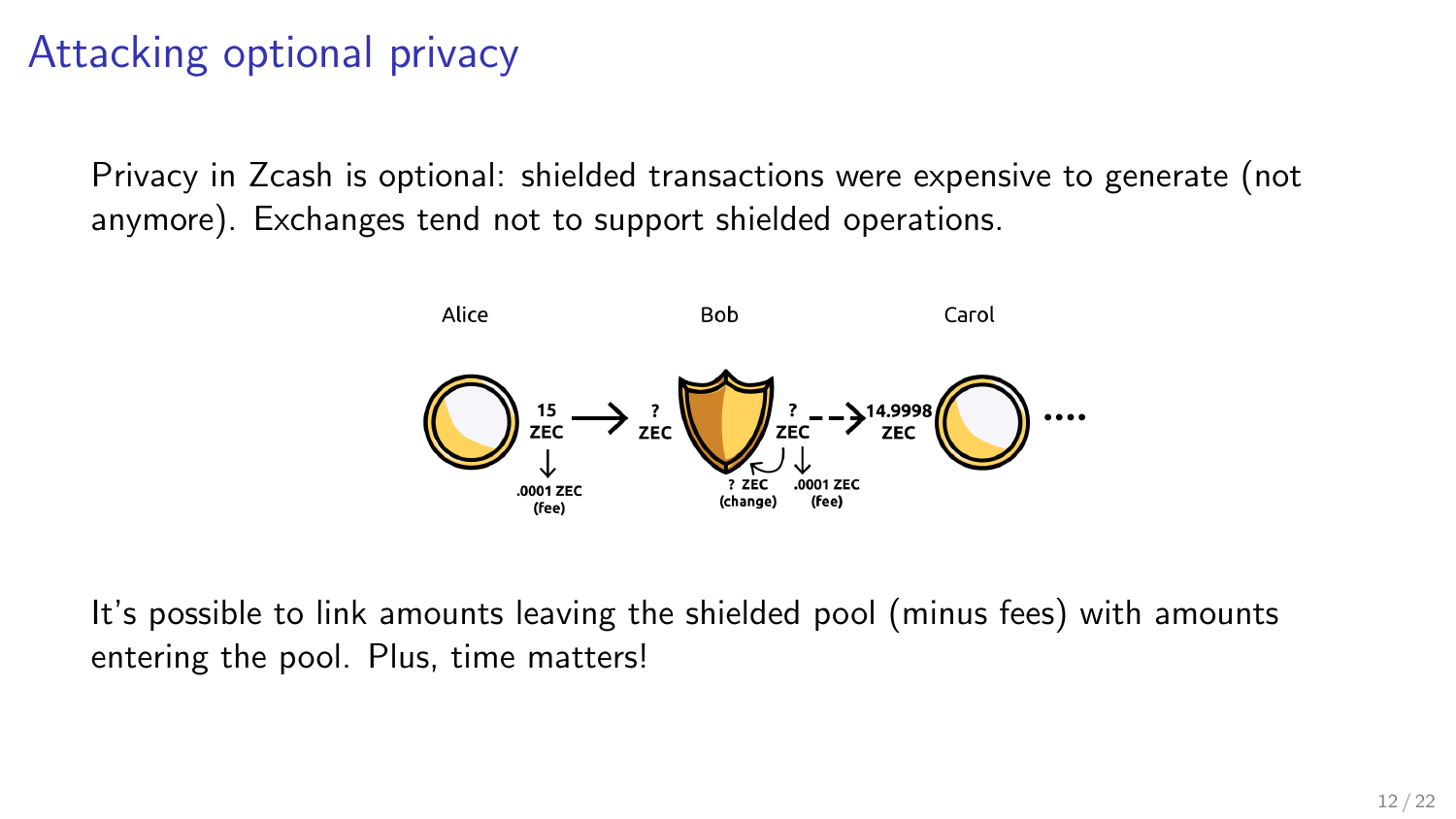#### Other attack vectors

It's also possible to use other metrics to gain information:

- $\blacktriangleright$  Input address clustering
- $\blacktriangleright$  Exchange address tagging
- $\blacktriangleright$  Founder address tagging
- $\blacktriangleright$  Sprout-to-Sapling turnstile

Motto: Optional privacy is not a good idea

Note that Zcash recently deployed a protocol upgrade (Sapling) to make shielded transactions much more efficient and encourage their use.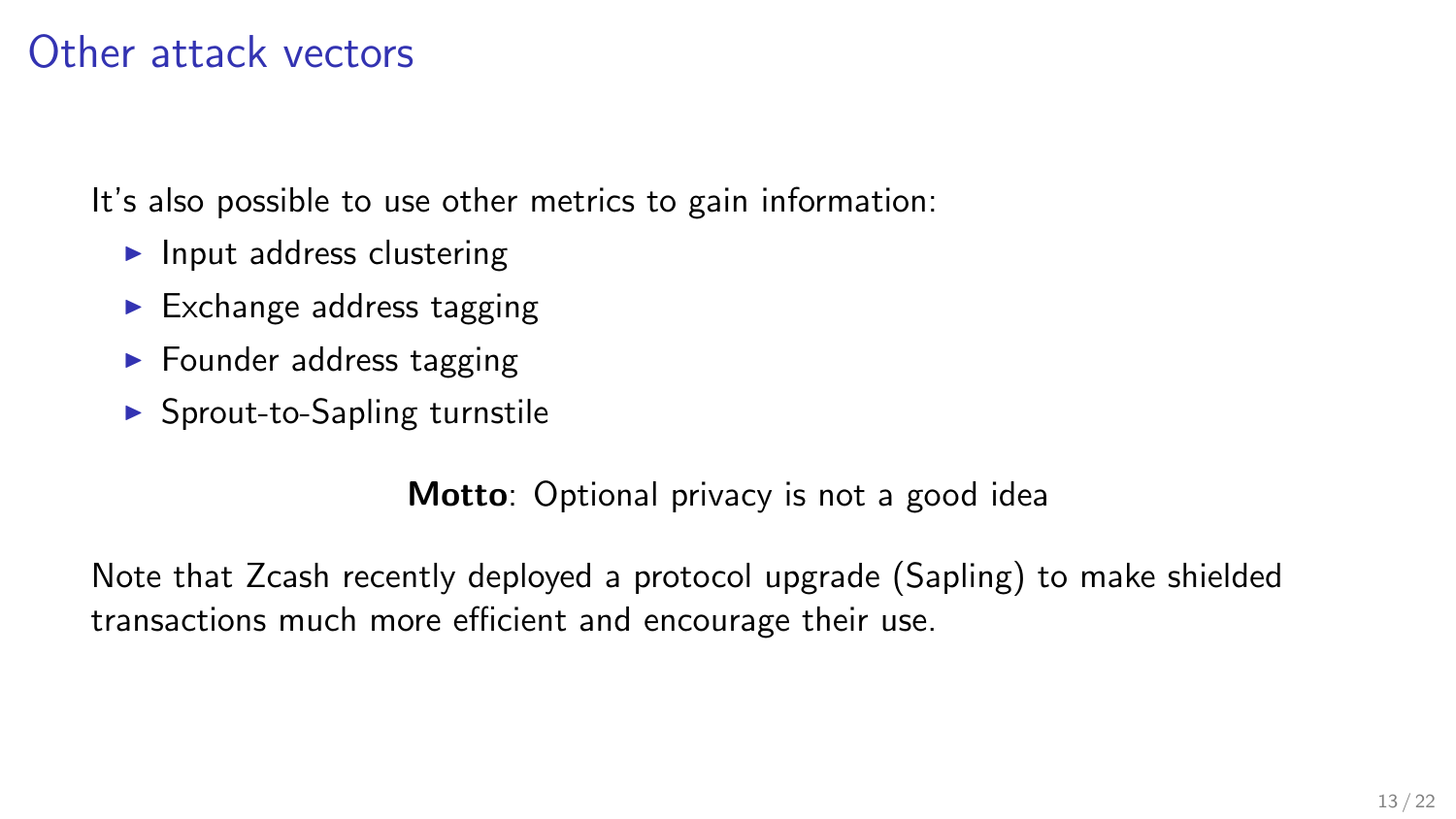Case study Monero

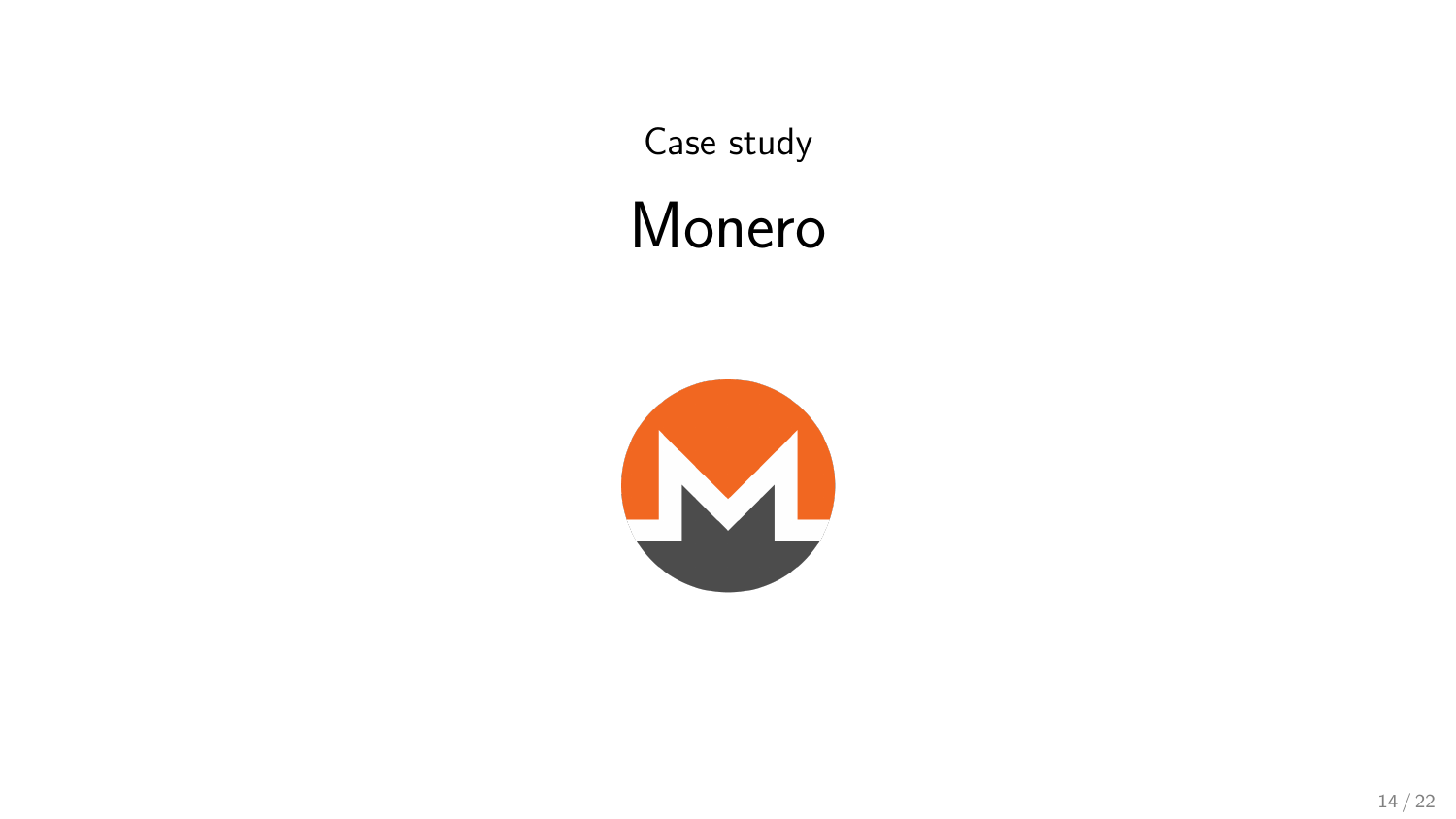#### The basics

Monero is a cryptocurrency that does not allow transparent transactions at all.

Senders are anonymous within a small group, and receivers are fully anonymous. Transaction amounts are hidden.



Tech: Ring signatures, one-time addresses, confidential transactions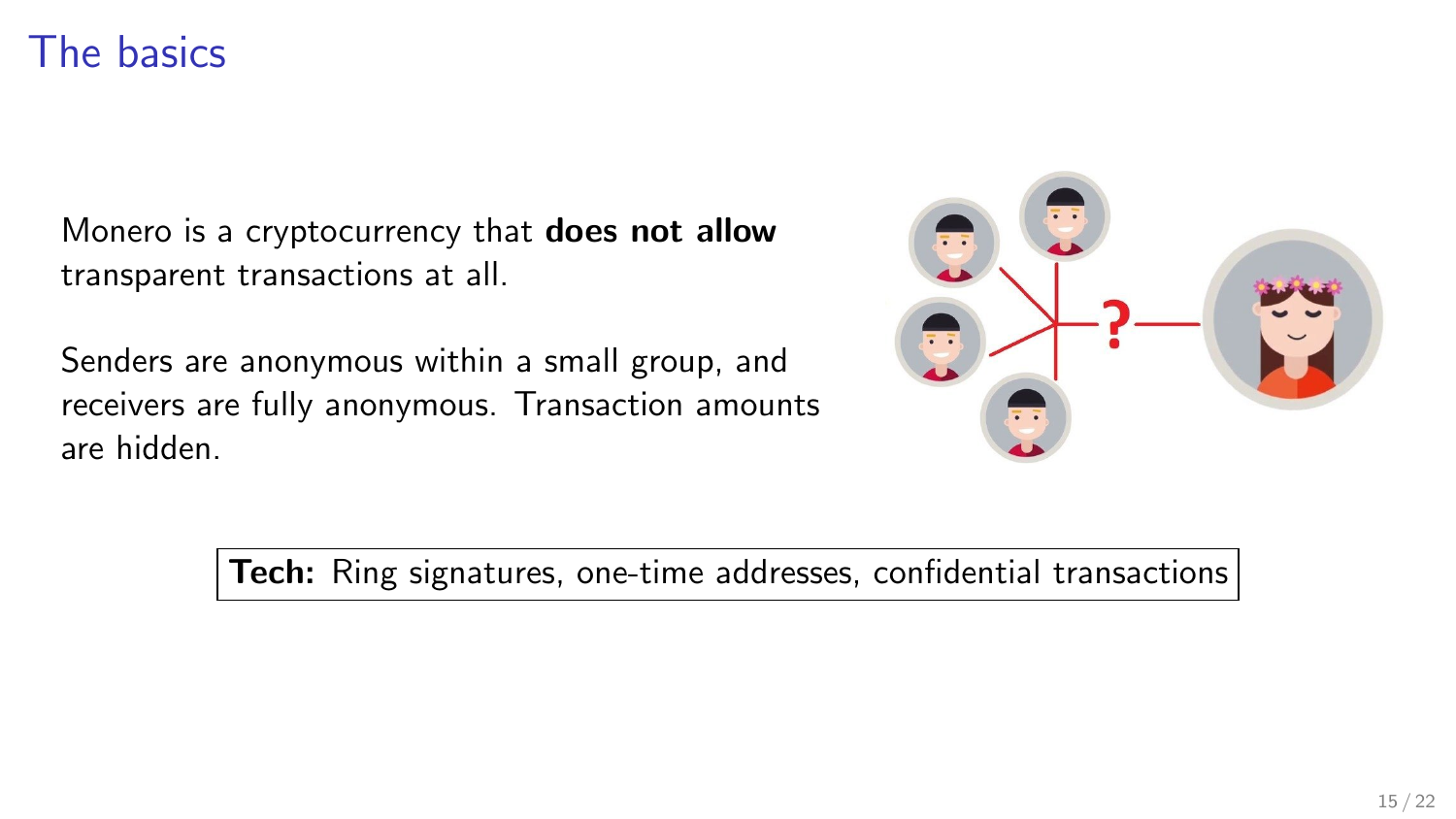In Monero, addresses never appear on the blockchain! Each transaction generates one-time addresses that cannot be linked to the recipient's true address.

Having control of a true address provides a "spend authority" for funds directed to a one-time address.

This mitigates against some forms of transaction linking by making every transaction destination unique.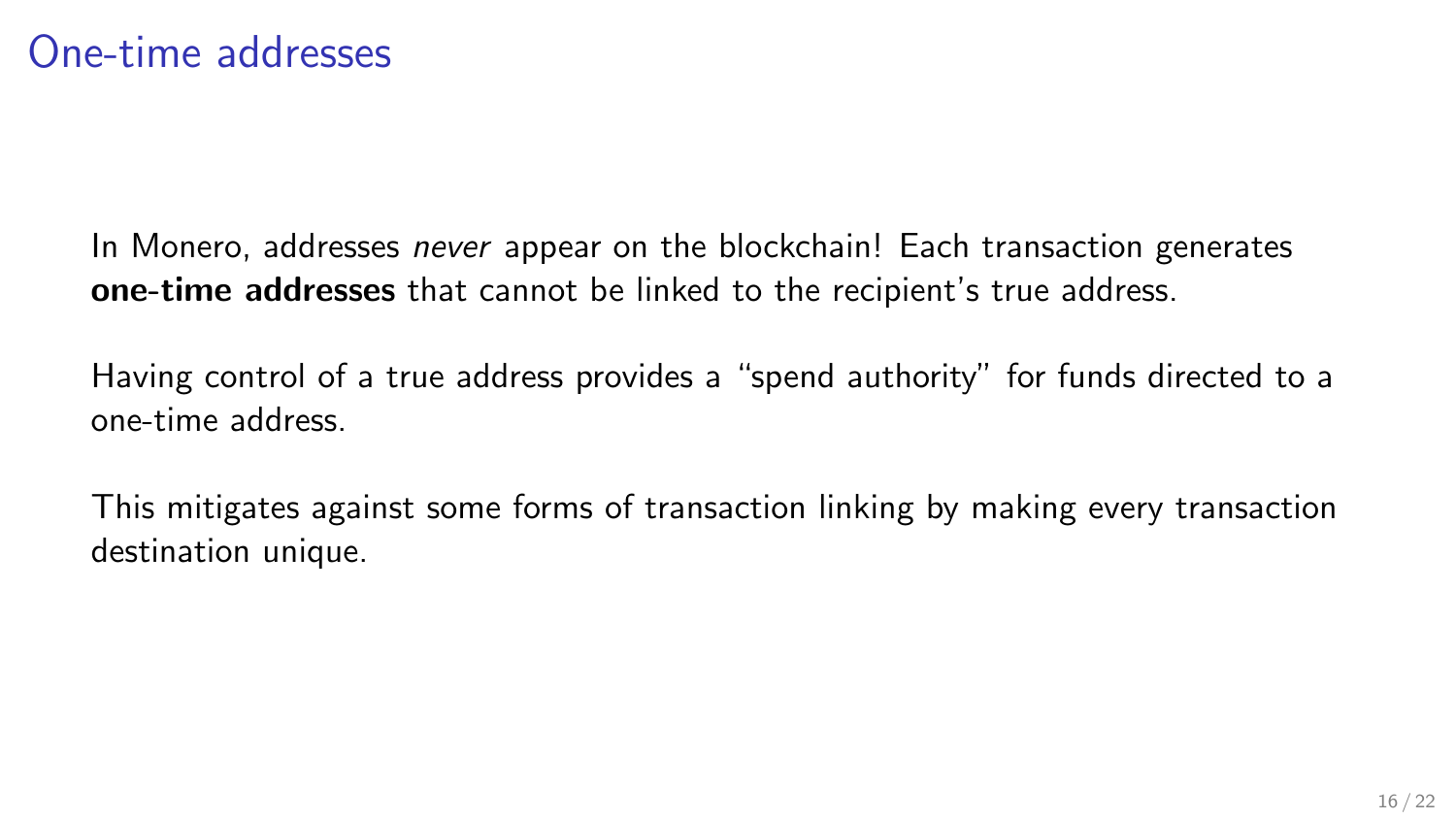### Ring signatures

A ring signature is a cryptographic construction proving that one of a group of one-time addresses is being spent in a transaction. Selection of decoys is non-interactive.

These are one-time addresses, not true addresses like in Bitcoin!

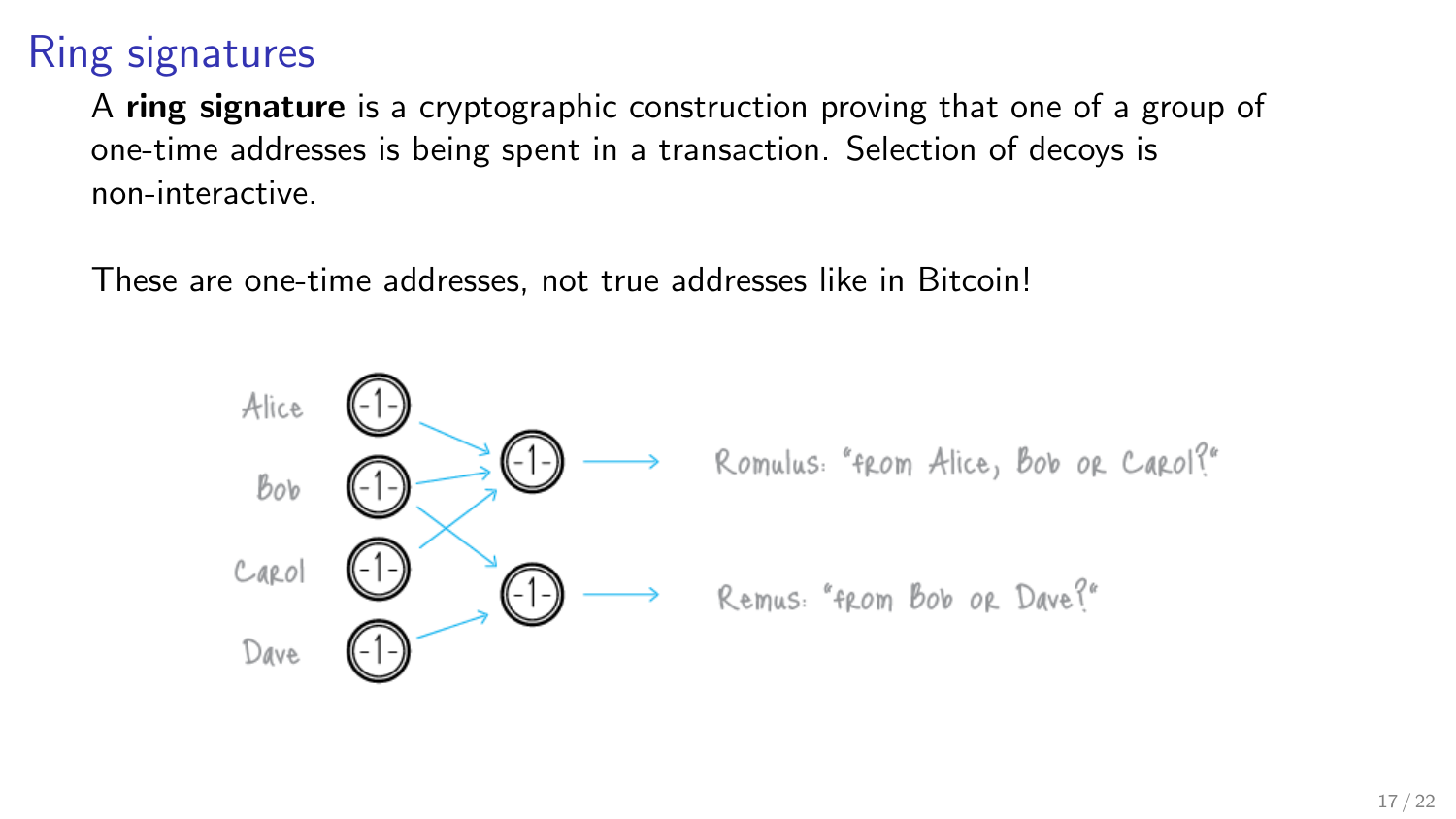Monero's confidential transaction model (RingCT) hides amounts in commitments. Observers gain no information about a transaction's input or outputs amounts.

Algebra on the commitments lets anyone check that the transaction balances: no funny business happens!

Result: Some output in this group spent an unknown quantity of Monero to an unknown destination.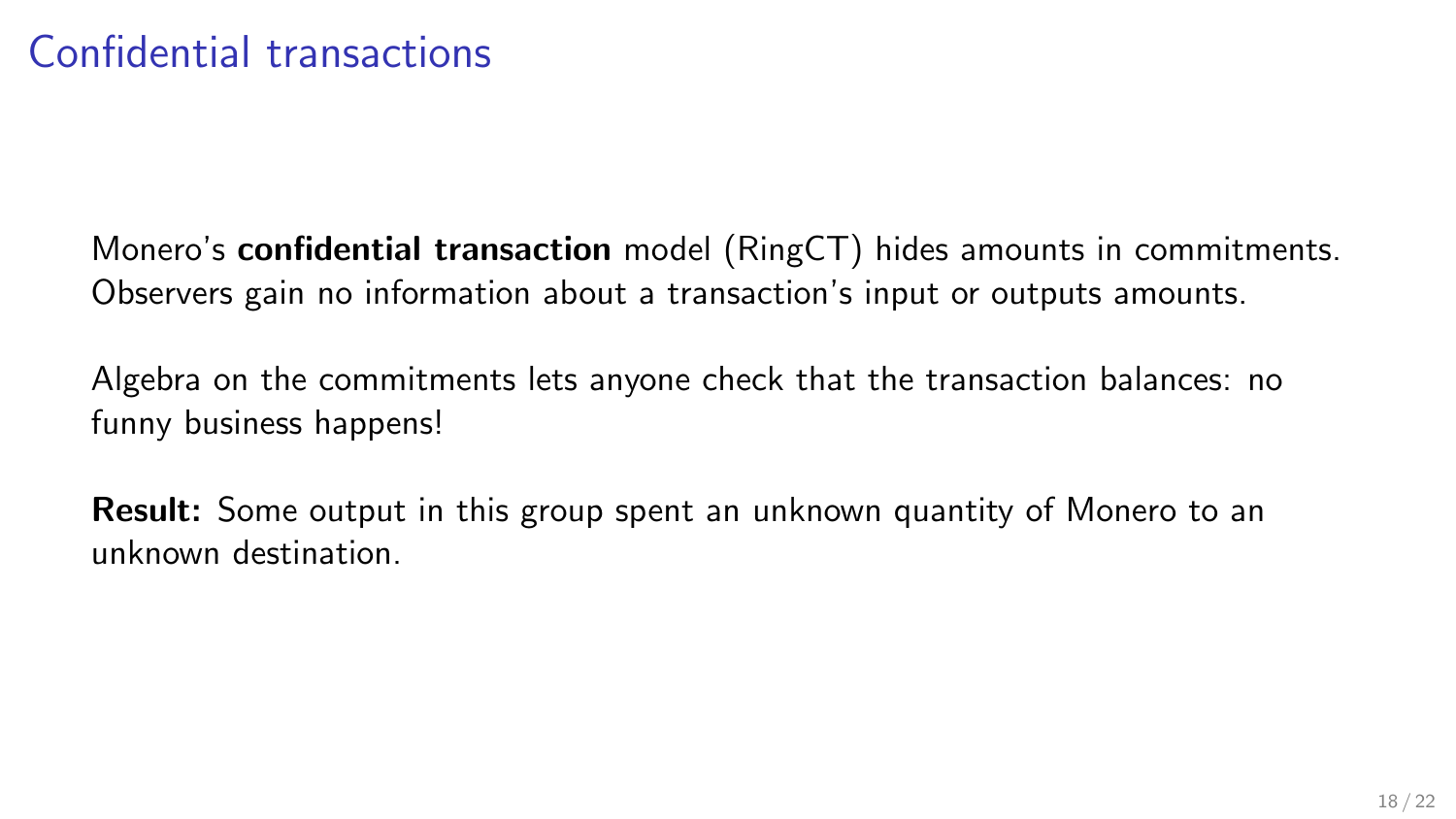# What can go wrong?

Having a small sender anonymity set requires that one-time addresses aren't known to be (un)spent. That is, Monero should not have a UTXO set, only a TXO set.

Not good:

- $\triangleright$  Addresses belonging to an attacker are known to be spent/unspent
- ▶ Addresses also spent on a fork can reduce effective ring sizes
- $\triangleright$  Addresses sent to you in controlled purchases that are later spent on a compromised exchange
- $\triangleright$  Addresses that do not match typical spending patterns can be inferred as spent

#### Heuristics are not provable information!

The effects of ring signatures over time depend heavily on the choice of parameters.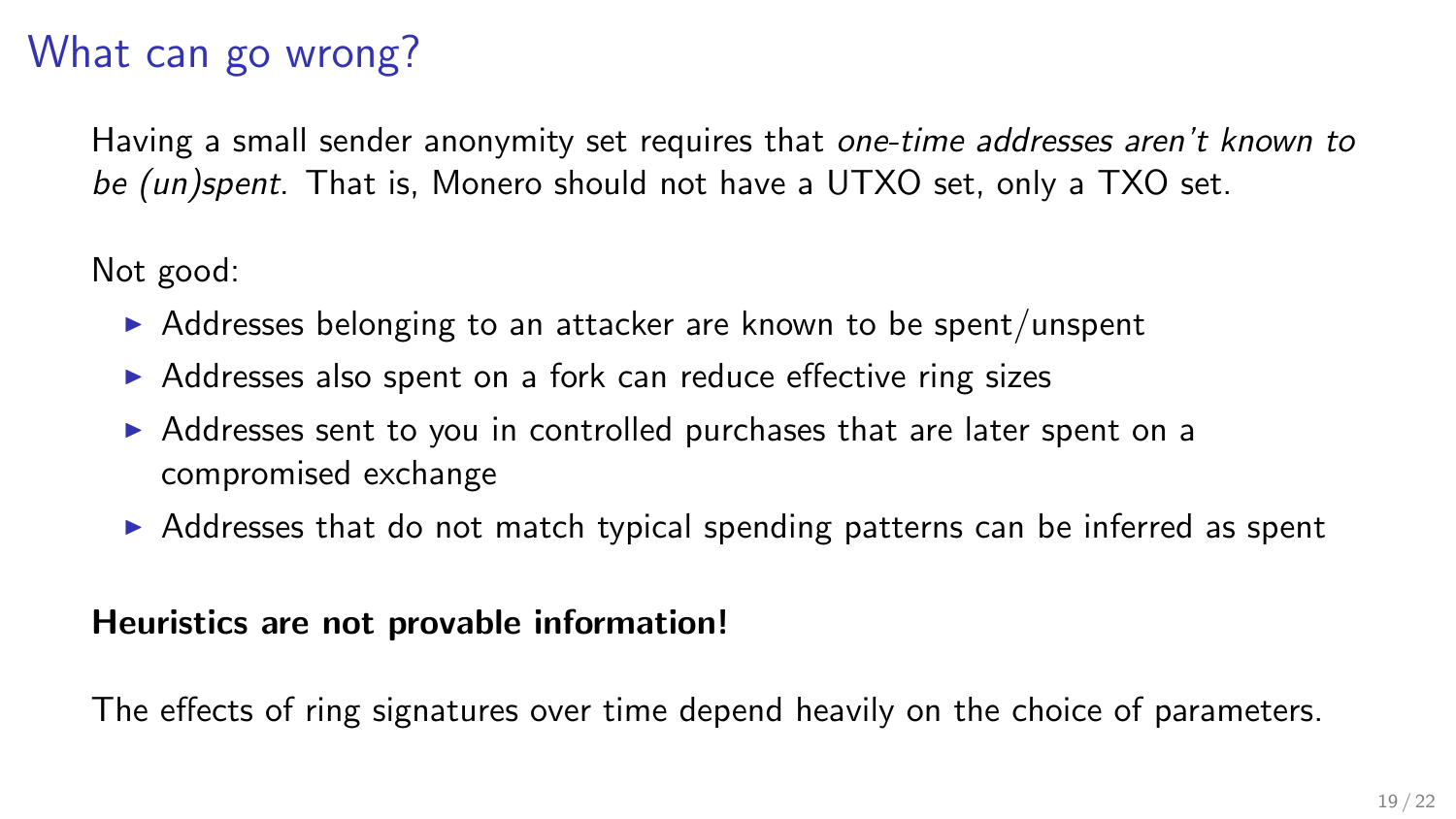## How do we mitigate?

- $\triangleright$  Bad: Many old outputs are spent. Better: Legacy outputs aren't used as decoys.
- $\triangleright$  Bad: Multi-fork outputs are spent. Better: Ring sizes are increased.
- $\triangleright$  Bad: Some transactions stand out. Better: We enforce certain parameters.
- $\triangleright$  Bad: Decoy timing leads to heuristics. Better: We iterate on our decoy selection.

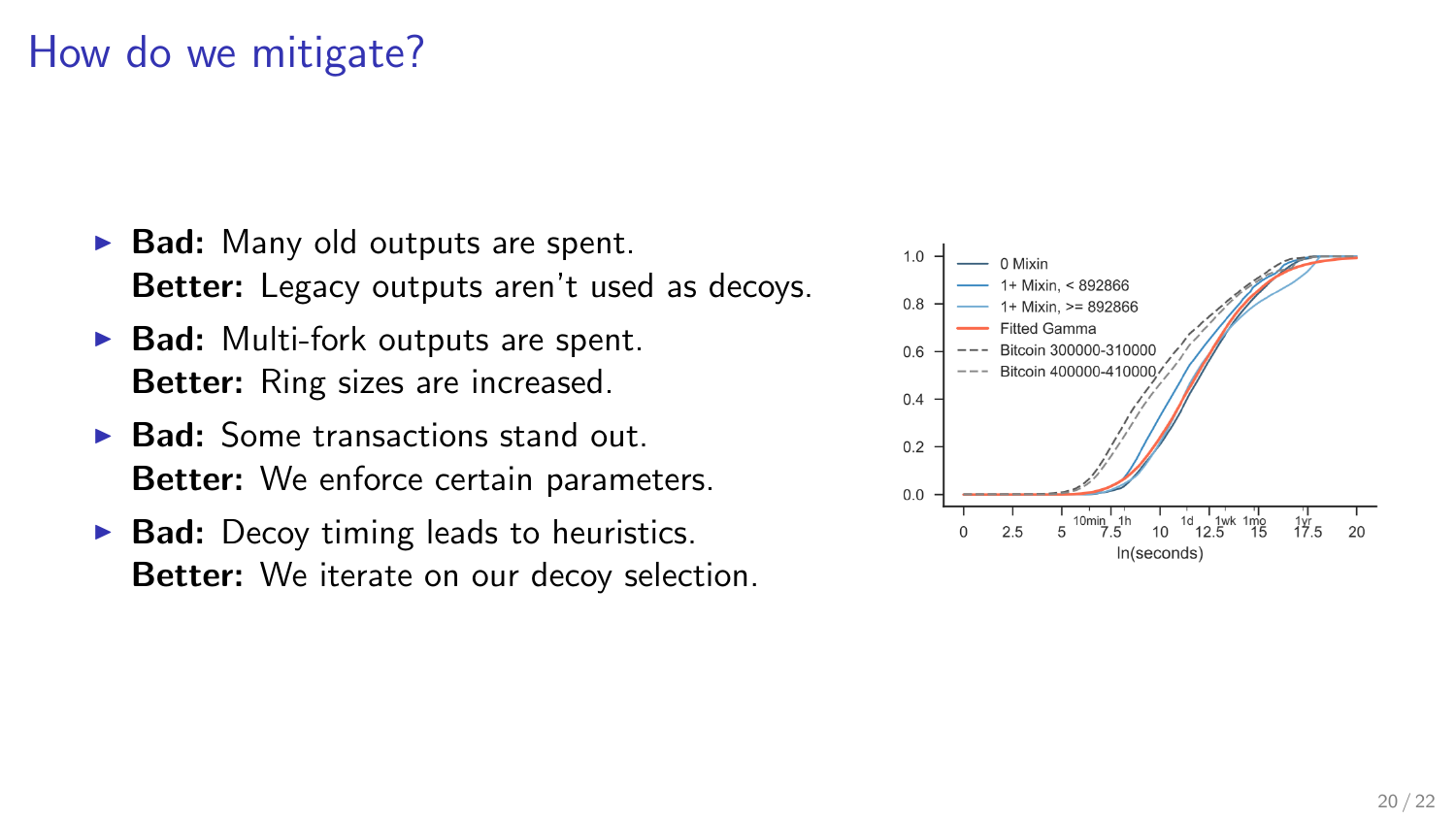#### The current state of the art

Current trends tend to involve:

- $\triangleright$  Efficiency choices based on centralized or distributed trust
- $\triangleright$  Mixers in existing protocols versus newer non-mixing protocols
- $\triangleright$  Structures like accumulators or ring signatures for spend anonymity

We are working torward solutions that are:

- $\blacktriangleright$  Trustless
- $\blacktriangleright$  Zero-knowledge
- $\blacktriangleright$  High anonymity
- $\blacktriangleright$  Low metadata
- $\blacktriangleright$  Efficient